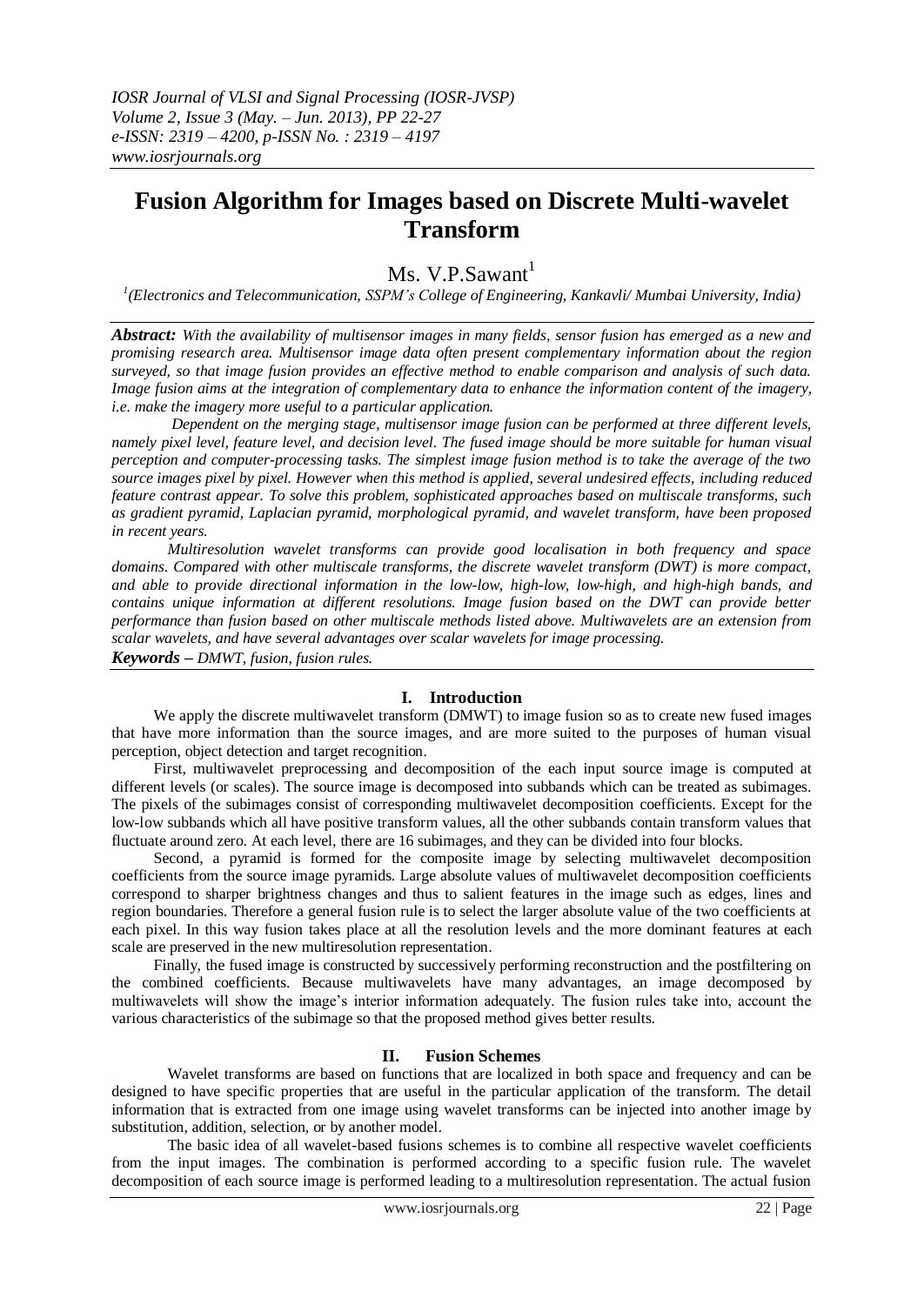process is performed as a combination of the corresponding wavelet decomposition coefficients of all input images, to build a single wavelet decomposition image. This combination takes place on all decomposition levels k ( $k = 1, 2...$ L) where L is the maximum wavelet decomposition level. Two different fusion rules are applied to combine the most important features of the input images. A basic fusion rule is applied to the Lth level approximation sub bands. The three detail sub bands (horizontal, vertical, and diagonal) are combined using a more sophisticated fusion algorithm [10]. Relationship between the low resolution pixel and the corresponding high resolution pixels. Spectral reflection and absorption features and can therefore be mapped in terms of different pixel digital numbers (DNs) in these images [7].

#### **III. Literature Survey**

"A remote sensing image fusion algorithm based on integer wavelet transform," Zhongni Wang; Xianchuan Yu; Libao Zhang, proposed A fusion approach to improve the fusion quality and accelerate computational speed based on intensity-hue-saturation transform and integer wavelet transform finds an effective image fusion rule [1].

"An image fusion algorithm based on compact image coding from multi-scale edges," Zou Jianping; Zhao Wei, proposed a novel image fusion algorithm combined fusion with data compression [2].

"Multi-focus Image Fusion Algorithms research based on Curvelet Transform," Qiang Fu; Fenghua Ren; Legeng Chen; Zhexin Xiao proposed a new curvelet transform based multi-focus image fusion algorithm [3].

"A new Image Fusion Algorithm based on Fuzzy Logic," Zhu Mengyu; Yang, proposed an image fusion algorithm based on fuzzy logic and wavelet. Here analyze the pixel-level image fusion algorithms, and addresses an algorithm based on the discrete wavelet transform and fuzzy logic [4].

"A medical Image Fusion Algorithm based on Lifting Wavelet Transform," Wang Xue-jun; Mu Ying, proposed an improved traditional medical image fusion algorithms which often cause details loss, the source medical images are decomposed by way of lifting wavelet, and the high-low frequency weight are utilized according to different fusion rules [5].

#### **IV. Proposed Methodology**

The concept used in this paper is, review the recent notion of multiwavelets and describe the use of the Discrete Multiwavelet Transform (DMWT) in Image Fusion processing. Multiwavelet analysis can offer more precise image analysis than wavelet multiresolution analysis. A novel fusion algorithm is presented for multisensor images based on the discrete multiwavelet transform that can be performed at pixel level.

After the registering of source images, a pyramid for each source image can be obtained by applying decomposition with multiwavelets in each level. The multiwavelet decomposition coefficients of the input images are appropriately merged and a new fixed image is obtained by reconstructing the fused multiwavelet coefficients. This image fusion algorithm may be used to combine images from multisensors to obtain a single composite with extended information content.

The results of experiments indicate that this image fusion algorithm can provide a more satisfactory fusion outcome.



Fig.1. Image Fusion based on DMWT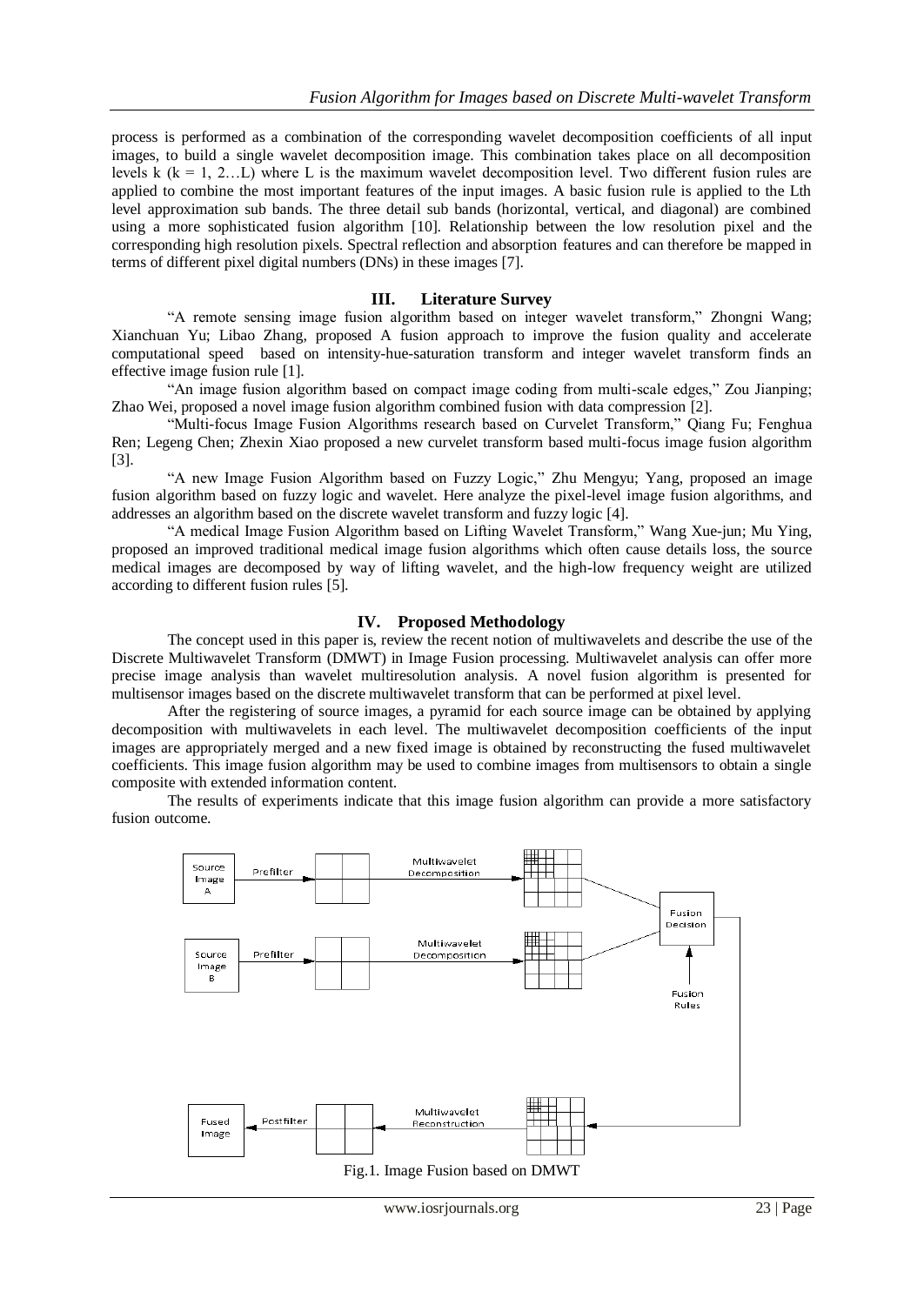#### **V. Discrete Multi Wavelet Tranforms**

Wavelets are interesting and useful tool in many of the image processing applications like compression, representation and denoising [2]. The idea of MRA (multi resolution analysis) and wavelets have been generalized in many ways like wavelet packets, Mband filter banks. If several wavelet functions and scaling functions are used to expand a signal/image, the Multi wavelets analysis comes into focus [5]. These transforms have more superior properties than any single wavelet function such as support, symmetry and smoothness, due to these properties it can be used for image denoising.

Let a scaling function  $\Phi(t)$  generates a multi resolution analysis then

$$
\Phi(t) = \Sigma_k C_k \Phi(2t - k) \tag{1}
$$

Where Ck are the coefficients, associated with these scaling functions there are 'r' wavelets  $W_0(t), \dots, W_{r-1}(t)$ satisfying the matrix wavelet equation

$$
W(t) = \sum_{k} D_k \Phi(2t - k)
$$
 (2)

In this paper GHM multi wavelet transform is considered for the multi scale transformation. To implement Multi wavelet transforms a new filter bank structure where the low pass and high pass filter banks are matrices rather than the scalars. That is, the two scaling and wavelet functions satisfy the following two-scale dilation equations

$$
\begin{bmatrix}\n\ddot{\varphi}_{1}(t) \\
\dot{\varphi}_{2}(t)\n\end{bmatrix} = \sqrt{2} \sum_{k} Hk \begin{bmatrix}\n\varphi_{1}(2t - k) \\
\varphi_{2}(2t - k)\n\end{bmatrix}
$$
\n(3)  
\n
$$
\begin{bmatrix}\n\varphi_{1}(t) \\
\varphi_{2}(t)\n\end{bmatrix} = \sqrt{2} \sum_{k} Gk \begin{bmatrix}\n\varphi_{1}(2t - k) \\
\varphi_{2}(2t - k)\n\end{bmatrix}
$$
\n(4)  
\n
$$
H_{0} = \sqrt{2} \begin{bmatrix}\n3/10 & 2\sqrt{2}/5 \\
-\sqrt{2}/40 & -3/20\n\end{bmatrix}
$$
\n(5)  
\n
$$
H_{1} = \sqrt{2} \begin{bmatrix}\n3/10 & 0 \\
9\sqrt{2}/40 & 1/2\n\end{bmatrix}
$$
\n(6)  
\n
$$
H_{2} = \sqrt{2} \begin{bmatrix}\n0 & 0 \\
-\sqrt{2}/40 & 0\n\end{bmatrix}
$$
\n(7)  
\n
$$
G_{0} = \sqrt{2} \begin{bmatrix}\n-\sqrt{2}/40 & -3/20 \\
-1/20 & -3\sqrt{2}/20\n\end{bmatrix}
$$
\n(8)  
\n
$$
G_{1} = \sqrt{2} \begin{bmatrix}\n9\sqrt{2}/40 & -1/2 \\
9/20 & 0\n\end{bmatrix}
$$
\n(9)  
\n
$$
G_{2} = \sqrt{2} \begin{bmatrix}\n9\sqrt{2}/40 & -3/20 \\
-9/40 & 3\sqrt{2}/20\n\end{bmatrix}
$$
\n(1/20)

### **VI. Implementated Fusion Rules**

Three previously developed fusion rule schemes were implemented using discrete wavelet transform based image fusion:

 *maximum selection (MS) scheme*: This simple scheme just picks the coefficient in each subband with the largest magnitude;

 *weighted average (WA) scheme*: This scheme developed by Burt and Kolczynski [5] uses a normalised correlation between the two images" subbands over a small local area. The resultant coefficient for reconstruction is calculated from this measure via a weighted average of the two images" coefficients;

*window based verification (WBV) scheme*: This scheme developed by Li *et al.* [1] creates a binary decision map to choose between each pair of coefficients using a majority filter.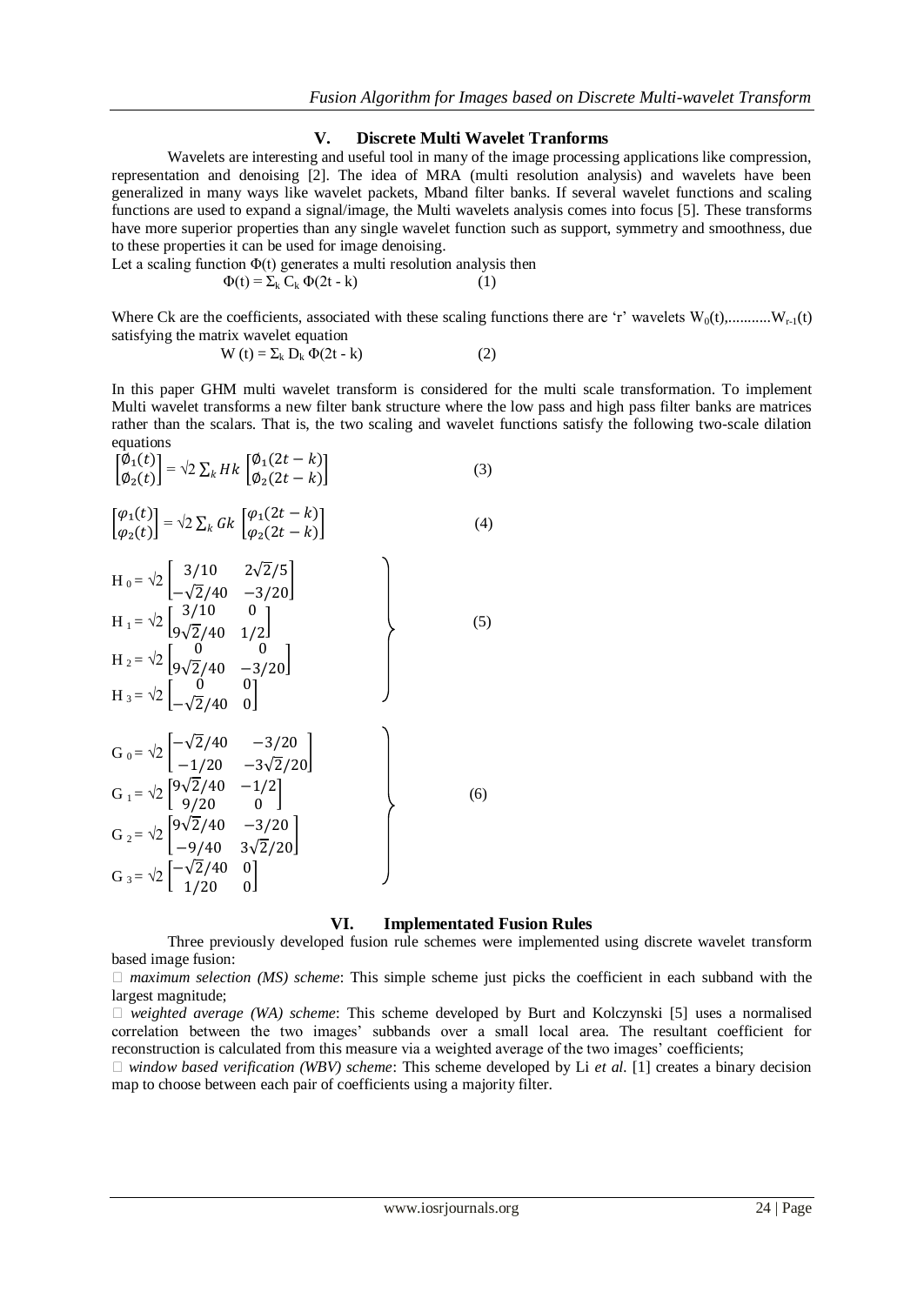## **VII. Results And Discussion**

The multisensor image fusion is the process of combining the information from the multiple images. The R,G and B components are calculated from the given formula to fuse the given images. Then the mean, standard deviation and entropy are calculated for fused image.

Figure 2 to 13 gives result images for two different input images. After observing all calculated values for different type of transform, here I conclude that normally for best multi-resolution image fusion "Discrete Multi-wavelet Transform" is good method than other transformation method.

#### **VIII. Conclusion**

Here the two images may be taken by the different sensors i.e Visual Sensor, IR Sensor or MMW sensor. Sometimes the images can be taken by the same sensor at different time i.e during the day time and during the night time. The images can be taken by the single sensor after specific time period. In satellite application, the different sensors are available in satellite which is taking the images from earth. Different sensors have the different wavelength which captures the different information from specific area. Then these images can be used to find the relevant information for that specific area. The different methods were invented for image fusion.

#### **References**

- [1] VARSHNEY, P.K.: "Multisensor data fusion", Electron. Conimun. Eng. 1, 1997, 9, (12), pp, 245-253
- [2] POHL, C., and VAN GENDEREN, J.L.: "Multisensor image fusion in remote sensing: concepts, methods and applications", Inf. 1 Remote Sens., 1998, 19, (5), pp. 823-854
- [3] BURT, P.J., and KOLCZYNSKI, R.J.: 'Enhanced image capture through fusion'. Proceedings of 4th International Conference on Computer vision, May 1993, Berlin, Germany, pp. 173-182
- [4] MALLAT, S.G.: "A theory for multiresolution signal decomposition: The wavelet representation", IEEE Trans. Pattern Anal Mach. Intell., 1989, 11, (7), pp. 674-693
- [5] LI, H., MANJUNATH, B.S., and MITRA, S.K.: "Multisensor image fusion using the wavelet transform", Graph. Models Iniage Process., 1995, 57, (3), pp. 235-245
- [6] DAUBECHIES, I.: 'The wavelet transform, time-frequency localization and signal analysis', IEEE Trans. InJ Theog: 1990, 36, (9), pp. 961-1005
- [7] THAM, J.Y., SHEN, L., LEE, S.L., and TAN, H.H.: 'A general approach
- for analysis and application of discrete multiwavelet transforms", IEEE Trans. Signal Process., 2000, 48, (2), pp. 457-464
- [8] STRELA, V, HELLERS, P.N., STRANG, G., TOPIWALA, P.: and HEIL, C.: "The application of multiwavelet filter banks to image processing', IEEE Trans. Image Process., 1999, 8, (4), pp. 548-563
- [9] GERONIMO, J.S., HARDIN, D.P., and MASSOPUST, P.R.: "Fractal functions and wavelet expansions based on several functions", J1 Approx. Theoy, 1994, 78, (3), pp. 373-401
- [10] STRELA, V: "Multiwavelets: theory and application". PhD dissertation, Department of Mathematics, Massachusetts Institute of Technology, 1996
- [11] MILLER, J.T., and LI, C.C.: "Adaptive multiwavelet initialization", IEEE Trans. Signal Process., 1998, 46, (12), pp. 3282-3291
- [12] PIA, X.G., GERONIMO, J.S., HARDIN, D.P., and SUTER, B.W.: Design of prefilters for discrete multiwavelet transforms", IEEE Trans. Signal Process., 1996, 44, (I), pp. 25-35
- [13] BROWN, L.G.: "A survey of image registration techniques", ACM Com,~~tSt.U W., 1992, 24, (4), pp. 325-376
- [14] RICHTER, R.: "Correction of atmospheric and topographic effects for high spatial resolution satellite imagery", Int. J Remote Sens., 1997 18, (5), pp. 1099-1111
- [15] DAI, X., and KHORRAM, S.: "A ,feature-based image registration algorithm using improved chain-code representation combined with invariant moments', IEEE Trans. Geosci. Remote Sens., 1999, 37, (5), pp. 2351-2362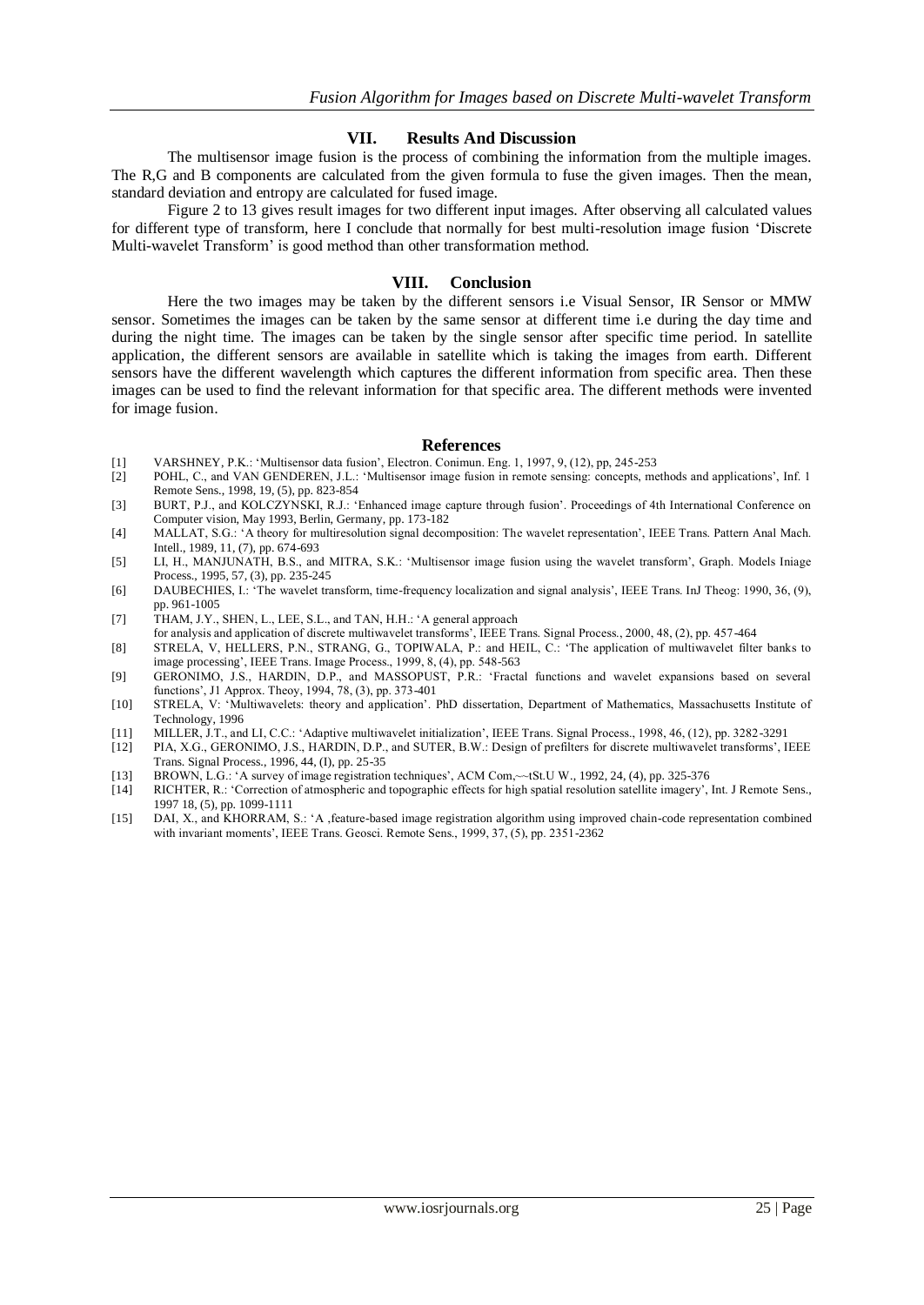

Fig.2. Original Image 1 Fig.3. Original Image 2



Fig.4. Fused Image using DMWT Fig.5. Fused Image using Haar Transform



Fig.6. Fused Image using Daubechies (db1) Transform Fig.7. Fused Image using Symlets Transform